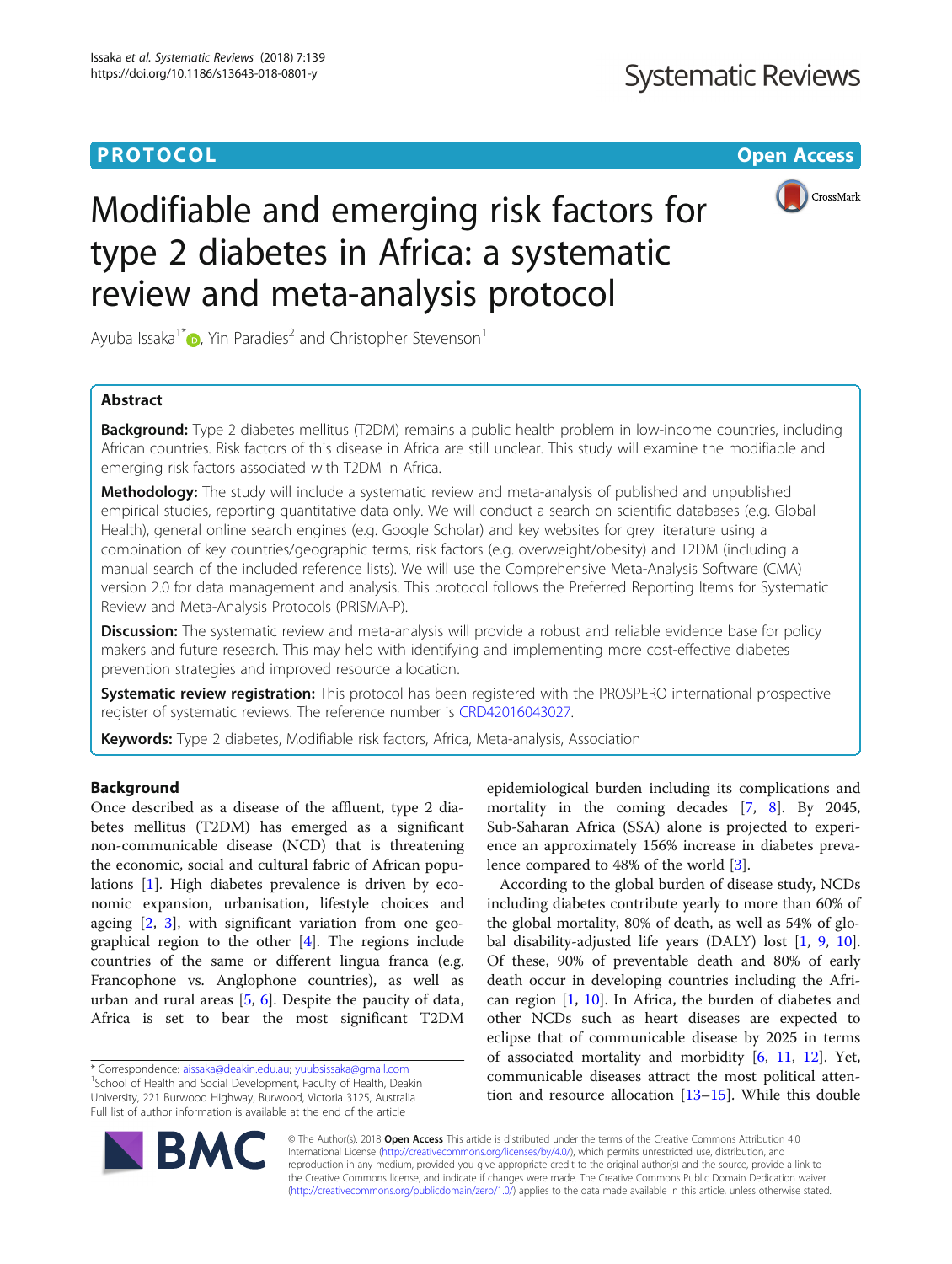burden of disease is evident, Africa does not have the resources and infrastructure to deal with the growing burden of diabetes, in addition to existing communicable diseases [\[15](#page-7-0)]. This double burden of disease culminates in a cascade of challenges faced by policy makers, health professionals and funders alike, with significant preventative medicine and public health dimensions. Additionally, 69.2% of the population aged 20 to 79 years not only are undiagnosed and unaware of its complications in SSA alone [\[3](#page-7-0)] but also unable to access the correct educations and health services [[16](#page-7-0)]. Consequently, the majority of patients are diagnosed after presenting complications.

While knowledge of diabetes risk factors is important to positively shift population distributions, no systematic review and meta-analysis, to our knowledge, has examined the strength of associations between these risk factors and T2DM in Africa as well as the role of urban and rural areas. Identifying the most important diabetes risk factors may (1) influence policies and improve the allocation of resources and (2) substantially halt diabetes incidence, increase health gains and prevent loss of productivity due to complications and premature death [[1,](#page-7-0) [17\]](#page-7-0). However, since we cannot affect T2DM derived from non-modifiable risk factors such as family history, sex and age  $[18, 19]$  $[18, 19]$  $[18, 19]$  $[18, 19]$ , the study considers modifiable risk factors within the African context and aims to conduct a systematic review and meta-analyses of all available published data and qualified studies that have examined these risk factors and T2DM in Africa.

# Review of diabetes modifiable risk factors: the African context

Despite a significant paucity of empirical data in Africa, some advances in diabetes risk factor studies have been made. Yet, apart from genetic factors and predispositions of diabetes in Africa [\[20](#page-7-0)], diabetes natural history, as well as its clinical significance are poorly understood [[20,](#page-7-0) [21\]](#page-7-0). This is likely due to the fact that the majority of the risk factor studies have been conducted within Western countries [[21,](#page-7-0) [22\]](#page-7-0). As such, researchers still remain somewhat unsure as to what extent much of the existing knowledge applies to Africa [[21](#page-7-0)]. For modifiable risk factors, the broader determinants such as social, cultural, environmental and economic influences are likely to be Africa-specific [[21](#page-7-0)]. Here, we discuss these specific risk factors with respect to T2DM, and they include diet, tobacco, alcohol, physical inactivity, and adiposity [\[6,](#page-7-0) [14\]](#page-7-0).

#### Diet

Around the globe, the epidemics of adiposity (e.g. overweight/obesity) and T2DM are mainly driven by the quality of diet and disproportionate caloric consumption [[23\]](#page-7-0). Evidence suggests that independent of BMI, fat quality and carbohydrates are important predictors of

diabetes [\[24](#page-7-0)]. For example, while glycaemic load and trans fat are strongly associated with increased risk of diabetes [[23\]](#page-7-0), higher consumption of high-fibre diet including fruits and vegetables are associated with decreased diabetes risk. This is exemplified in a meta-analysis that suggests that two servings of whole grain per day is associated with a 21% lower risk of diabetes [[25\]](#page-7-0). In Africa, studies on dietary patterns conducted in urban Ghana by Frank et al. [\[26](#page-8-0)] showed inadequate fruit and vegetable consumptions association with increased risk of T2DM. These findings are concordant with Ekpenyong et al.'s [\[27\]](#page-8-0) study among Nigerian population and also reported in Sack et al.'s [[7\]](#page-7-0) study among a Senegalese population. In North Africa countries such as Egypt, key diets are mainly rich in high glycaemic load and high glycaemic index, including white bread and polished rice [\[28](#page-8-0)]. The high intake of trans fat is now evident in Africa countries. Egypt is now among the world highest consumers of these unhealthy fats [\[28](#page-8-0)].

In Africa, due to food market globalisation, multinational fast food chains have multiplied substantially, contributing to the transition from a high-fibre diet to an energy-dense westernised diet [[29,](#page-8-0) [30\]](#page-8-0). For example, within SSA alone, fast food outlets have increased from zero in 1980 to the current figure of more than 1000 Kentucky Fried Chicken outlets [\[1](#page-7-0), [31\]](#page-8-0). There are now about 900,000 retail Coca-Cola outlets across SSA alone, with approximately 78 million servings consumed daily [[1,](#page-7-0) [32\]](#page-8-0). Independent of BMI, consumption of sugar-sweetened beverages increases the risk of T2DM [[23\]](#page-7-0). The most recent meta-analysis showed that subjects who consume one to two servings of sugar-sweetened beverages per day fall in the higher quartile and have 26% greater risk of diabetes than those in the lower quartile [[23,](#page-7-0) [29\]](#page-8-0). Further, studies suggest that a 1% rise in sugar-sweetened beverages contributes to an additional 4.8% overweight, 2.3% obese and 0.3% diabetic adults [\[33\]](#page-8-0).

In many Africa countries, fruit and vegetable availability are seasonal. As such, most African's fruit and vegetable consumptions are not incorporated into normal daily food routines [[34\]](#page-8-0). While the food market globalisation has the propensity to boost the availability of fruit and vegetables, easy access is strongly associated with higher socioeconomic positions in most countries and ultimately determines their intake [\[35](#page-8-0)].

## Tobacco

Tobacco use (either smoked or smokeless) has a strong relationship with T2DM, either as an independent risk factor or in clusters with other risk factors such as centripetal obesity [\[36,](#page-8-0) [37](#page-8-0)]. Smokeless tobacco products are the leaves of a plant called *Nicotiana tabacum* [[38](#page-8-0),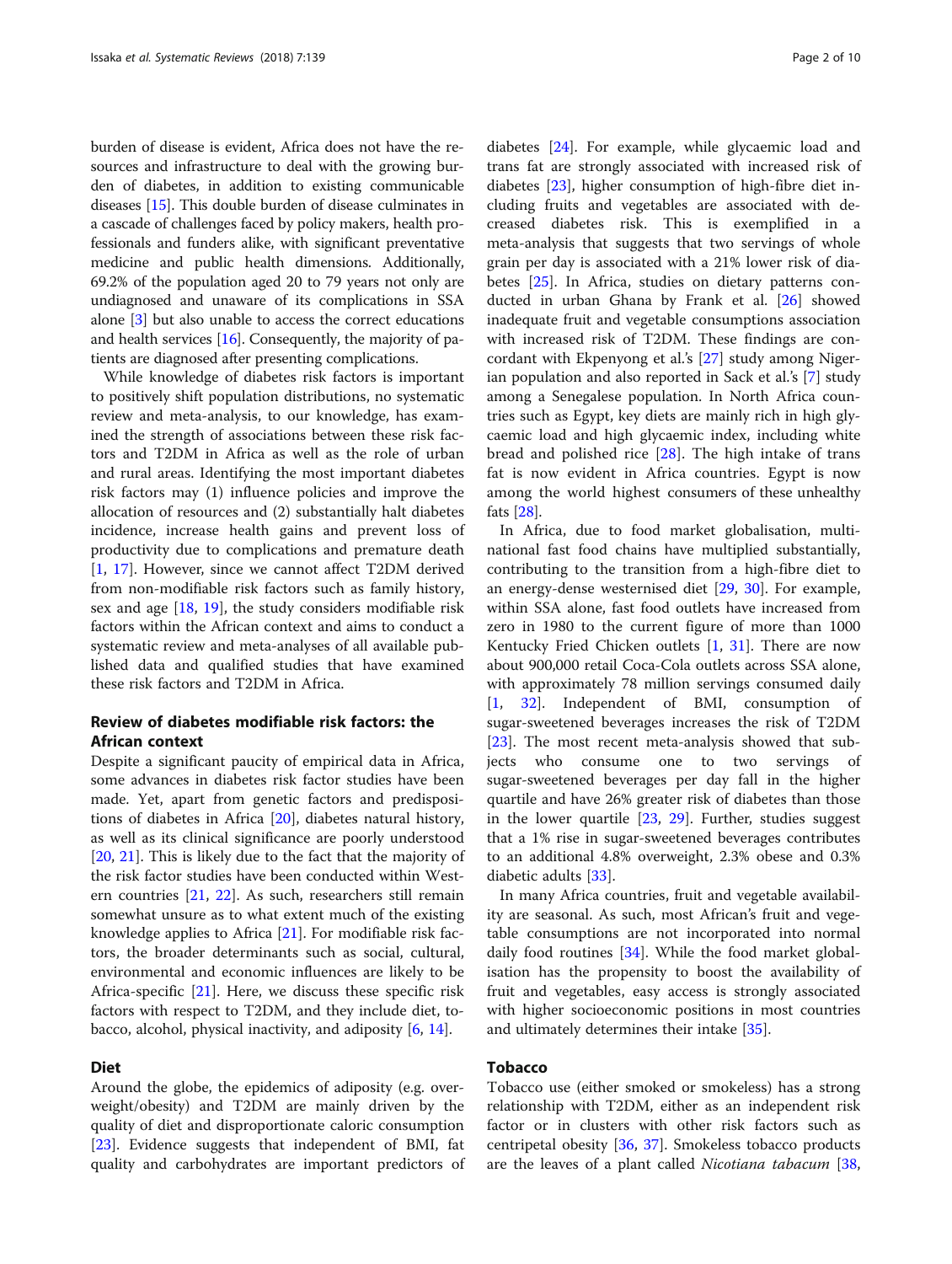[39\]](#page-8-0), which are considerably cheaper than cigarettes [[40](#page-8-0)] and used more by people of low socioeconomic status. The product is consumed as a smoke, a chew or a snuff. A meta-analysis by Willi et al. [\[41\]](#page-8-0) shows that smokers have a 45% increased risk of diabetes compared with non-smokers. Smoking is very common among men in both SSA and North Africa including Tunisia and Libya. In Egypt, approximately, 39.7% of adult males are smokers [[28\]](#page-8-0). In Africa, despite a paucity of data on smokeless tobacco toxicities, studies that do exist show that traditionally made smokeless tobacco has higher carcinogenic tobacco-specific nitrosamines than commercially made cigarettes smoking [[39,](#page-8-0) [42\]](#page-8-0). In South African studies, women who are heavy smokers showed increased diabetes risk [\[39\]](#page-8-0).

Prevalence of smokeless tobacco use among children aged between 13 and 15 years, in some African countries between 2007 and 2009, was 4.6% (boys 4.6%; girls 4.3%) in Tanzania (Dares Salaam), 22.2% (boys 18.9%; girls 24.5%) in rural Sierra Leone, 20.8% in Democratic Republic of Congo (Kinshasa), 21.9% in Gambia (Banjul) and 5.1% (boys 5.4%; girls 4.4%) in Cameroon (Yaounde) [[39,](#page-8-0) [43\]](#page-8-0). The use of smokeless tobacco is widespread, yet under-researched  $[44]$  $[44]$ . Due to the globalisation of the tobacco industry's influence [[40](#page-8-0), [45\]](#page-8-0) and the persistently low level of health literacy, tobacco prevalence (both smoked or smokeless) is expected to reach pandemic proportions in Africa within the next decade [\[40,](#page-8-0) [46\]](#page-8-0).

#### Alcohol

Alcohol use is a major contributor to premature death and disability [[47\]](#page-8-0). A systematic review by Howard et al. [[48\]](#page-8-0) found moderate alcohol consumption is associated with a decreased incidence of T2DM. Alcohol abuse vastly increases adiposity and abdominal obesity among all sexes [\[48](#page-8-0)]. Studies conducted in Nigeria [\[49](#page-8-0)], Kenya [[50\]](#page-8-0), South Africa [\[51\]](#page-8-0) and other African countries [[16](#page-7-0)] found varied correlations between alcohol consumption and diabetes. Others have shown alcohol abuse to be strongly linked to diabetes incidence [[52](#page-8-0)]. These findings have been reported among different population groups in Africa, including rural South Africa [[53\]](#page-8-0), Kenya [[54](#page-8-0)] and Nigeria [[52](#page-8-0), [55](#page-8-0)].

Alcohol use is high in Africa, except in countries where it is prohibited. In many African countries, alcohol is central to the cultures, traditions, customs and social life, with long-standing historical significance [[56](#page-8-0), [57\]](#page-8-0). Western spirits, although expensive, are culturally and economically important due to their status [\[58](#page-8-0)]. Western spirits are chiefly reserved for traditional drinking events and major occasions [\[59](#page-8-0)]. However, locally produced alcohol is common and cheaper and is most preferred [[58,](#page-8-0) [59\]](#page-8-0). It is widely consumed both in rural areas and poor urban cities [[60\]](#page-8-0) and includes fermented beverages like ogogoro in Nigeria, burukutu and pito or ginlike (mainly illicit) in Zambia and Ghana or gongo in Tanzania [\[58](#page-8-0)]. Despite the growing interest in alcohol use in Africa, little is known about the patterns and levels of consumption among these populations [[59](#page-8-0)]. Exacerbating the effect of alcohol use is the evolution of globalisation, acculturation and urbanisation of alcohol consumption in Africa [\[6](#page-7-0)], including increased ease of access [\[30\]](#page-8-0).

#### Physical inactivity

Physical activity is the major determinant of energy expenditure—a significant factor in energy balance and weight control [[61\]](#page-8-0). According to WHO 2010, moderate physical activity (approximately 150 min per week) reduces the risk of diabetes by 27%, colon cancer by 21– 25% and ischemic heart disease by 30% [\[61](#page-8-0)]. In Africa, studies presenting findings on physical inactivity are well documented. They include Nyenwe et al.'s [\[52](#page-8-0)] study among Port Harcourt, Nigeria populations in which physical inactivity was significantly associated with higher prevalence of T2DM. This finding is also reported by Sack et al. [\[7](#page-7-0)], Motala et al. [\[53\]](#page-8-0), Assay et al. [[62\]](#page-8-0) and Christensen et al. [\[54](#page-8-0)]. Various studies conducted in SSA including Ouagadougou (Burkina Faso) [[63\]](#page-8-0), Cameroon [\[64](#page-8-0)], South Africa [[65\]](#page-8-0) and West Africa [[66\]](#page-8-0) have all linked physical inactivity to the rising burden of diabetes.

From a cultural perspective, structured or deliberate physical activity in most African countries is not usually viewed as a health-related risk factor but mainly through the lens of sports  $[67]$  $[67]$ . Additionally, in most countries particularly in North Africa, such as Egypt, exercise is avoided in public places, representing a significant factor in reduced physical activities [[28\]](#page-8-0). There is also a scarcity of exercise facilities in Africa, and those that exist are very expensive  $[28]$  $[28]$ . In addition, the link between vitamin D deficiency and increased risk of diabetes is evident [\[68\]](#page-8-0). However, exposure to vitamin D via sunlight is reduced by traditional female clothing mainly among women of Islamic faith in many areas of Africa.

Furthermore, while physical activity is obtained from its occupational (e.g. manual labour and farming) or incidental use (e.g. walking) in most countries, the growing use of mechanisation is evident in growing urbanisation [[16\]](#page-7-0). While driving in industrialised countries has largely displaced physical activity (e.g. walking and manual labour), this phenomenon is also now evident in most African countries [[16](#page-7-0), [23\]](#page-7-0), particularly in cities. In cities, the growing use of technologies such as mobile phones and prolonged viewing of television further contributes to the decline in physical activity. As a result, the incidental and occupational physical activities which were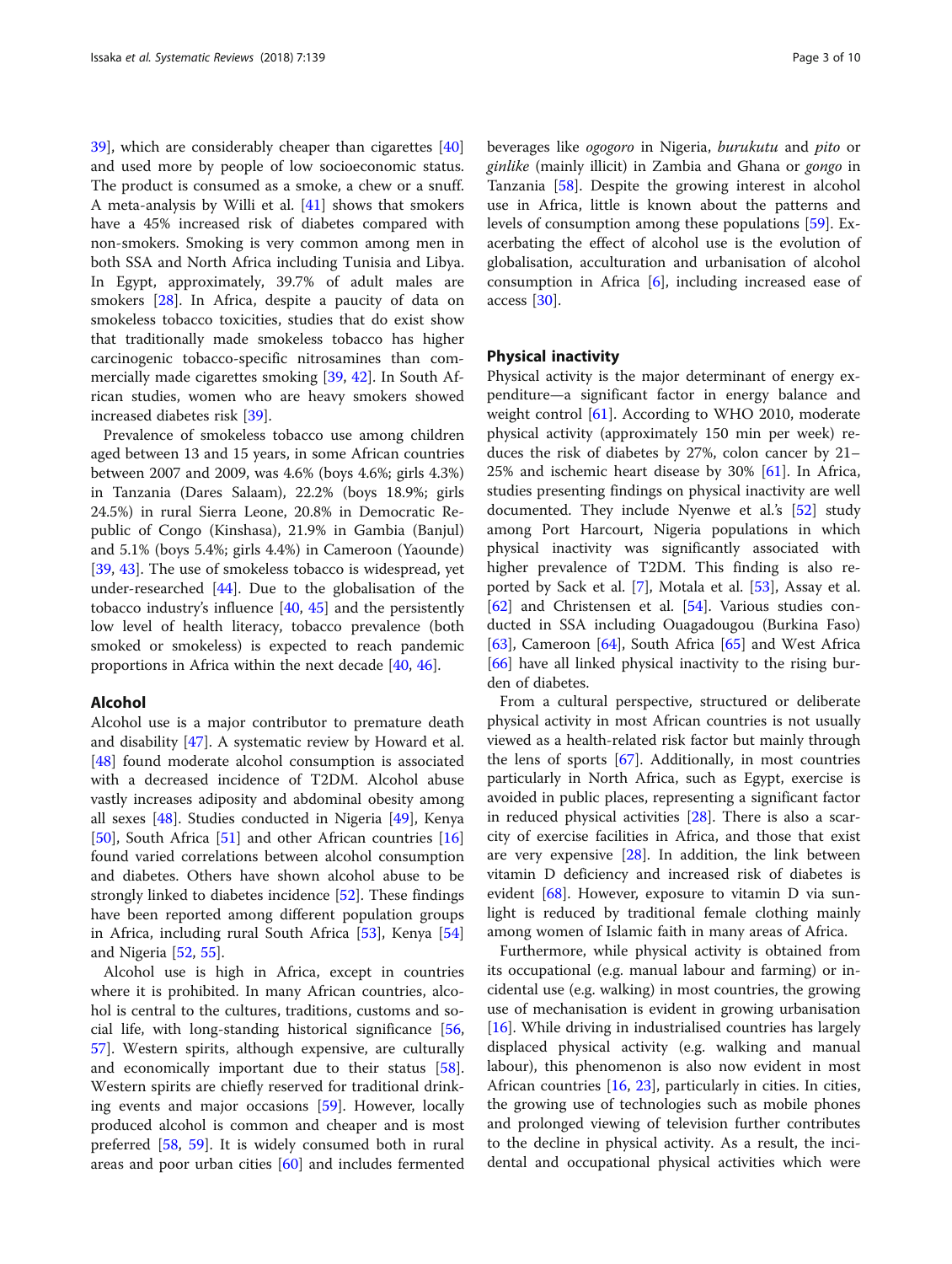once used to offset the glycaemic load and trans-fat are diminishing [\[23\]](#page-7-0).

#### Adiposity (obesity)

Historically, being overweight was once rare in Africa, due to food scarcity and high-energy expenditure [\[12](#page-7-0)]. However, as a result of economic, social, cultural, psychological and biological influences, obesity has soared [[69\]](#page-8-0). Higher prevalence is marked by urbanisation and economic expansion [[6](#page-7-0)]. For example, countries with advanced economies [[70](#page-8-0)], including South Africa and Seychelles, have higher obesity prevalence [\[1](#page-7-0), [6\]](#page-7-0). Gender differences in obesity prevalence are also evident. Studies conducted in other parts of Africa such as rural parts of Cameroon showed that, over a 10-year period, obesity increased by 84% and 54% among men and women respectively [[71](#page-8-0)]. Obesity among men ranges from 12% and 13.8% in Ethiopia [\[72](#page-8-0)] and Cameroon [[71](#page-8-0)] and among women 10.8% to 34% in Ethiopia [[73](#page-8-0)] and Ghana [[74\]](#page-8-0), respectively. In addition, from a socio-cultural perspective, obesity is revered. This notion is rooted in the fundamental beliefs and traditional orientations that influence people's perceptions and attitudes towards large body size. As a consequence, in much of Africa, being overweight is not considered as a risk factor but rather a sign of high socio-economic standing and beauty [[75](#page-8-0)].

In Africa, numerous studies presenting findings on various parameters of adiposity such as obesity, overweight, abdominal obesity, BMI and waist-to-hip ratio are marked. For example, in Motala et al.'s [[53\]](#page-8-0) study of 1025 subjects (815 women) among the rural South African population, the multivariate analysis shows that the significant independent risk factors associated with diabetes include waist circumference (odds ratio 1.1) and hip circumference (0.9) for both men and women. These findings are in direct agreement with other studies in the African region [[76](#page-9-0)–[80](#page-9-0)]. Similarly, in Isara and Okundia's [[81\]](#page-9-0) study among adult residents of rural communities in southern Nigeria, overweight/obesity (OR = 3.53) was significantly associated with diabetes. Kari et al. [[82](#page-9-0)] also found that diabetes was associated with overweight/ obesity  $(OR = 3.02/4.43)$ . Among a Senegalese popula-tion, Sack et al. [\[7](#page-7-0)] found that abdominal obesity ( $OR =$ 1.17,  $p = 0.05$ ) was strongly associated with diabetes. Similar findings have been reported in populations of South Nigeria [\[27](#page-8-0)], South Africa [[83](#page-9-0)] and Tanzania [\[22](#page-7-0)]. The association between BMI and diabetes in different parts of Africa was also evident in studies conducted in Nigeria [[52\]](#page-8-0), South Nigeria [[27](#page-8-0)], South Africa [\[53](#page-8-0)] and Sudan [\[77](#page-9-0)].

## Psychosocial factors

Several studies have identified psychosocial factors (e.g. stress, depression, anxiety) as emerging risk factors for

diabetes and NCDs [[6](#page-7-0), [14,](#page-7-0) [23,](#page-7-0) [84\]](#page-9-0). Stress is a major contributing factor in metabolic syndrome [\[85\]](#page-9-0). Stress not only increases the risk of developing T2DM but also increases the risk of other cardiovascular diseases [\[86](#page-9-0), [87](#page-9-0)]. A systematic review and meta-analysis by Chida and Hamer [\[88](#page-9-0)] found a detrimental association between adverse psychosocial factors and the prognosis of diabetes. A study among South Africa women, on psychosocial factors, found that stress was strongly associated with diabetes [[88](#page-9-0)]. Multiple studies conducted in Africa have associated stress to cardiovascular diseases [[14\]](#page-7-0). In Africa, little data exist on rates of depression and its correlates; however, its effects must not be discounted in efforts to curb diabetes incidents.

In sum, while waiting for more empirical data and studies on diabetes risk factors to become available, existing and accessible studies may be an effective resource in understanding the contribution of these risk factors and burden of diabetes in Africa.

## Rational

In Africa, despite the primary epidemiological studies presented above, to date, no studies to our knowledge have systematically meta-analysed these findings. It is imperative to note, though, that ample reviews [\[12](#page-7-0), [18,](#page-7-0) [89,](#page-9-0) [90](#page-9-0)] exist, including a limited number of meta-analysis [\[91,](#page-9-0) [92](#page-9-0)] predominantly focused on the epidemiological burden of diabetes (e.g. prevalence, incidence, complications, DALY and economics) and their outcomes (mortality and morbidity) [[1](#page-7-0), [8,](#page-7-0) [15,](#page-7-0) [16,](#page-7-0) [18,](#page-7-0) [20,](#page-7-0) [22,](#page-7-0) [28,](#page-8-0) [67,](#page-8-0) [89,](#page-9-0) [92](#page-9-0)–[94](#page-9-0)]. The present systematic review and meta-analysis will endeavour to fill this gap, generate new hypothesis and attempt to promote a renewed attention to the role of contemporary diabetes modifiable risk factors in Africa.

#### Research aim

The aim of this systematic review and meta-analysis is to assess the association between modifiable risk factors and T2DM in Africa.

#### **Objectives**

- (1) To assess the magnitudes of associations between modifiable risk factors (obesity, physical activity, tobacco, smoking, fruit and vegetable consumption, psychosocial factors (e.g. stress, anxiety) and T2DM in African countries)
- (2) To use ranking to assess which risk factors have the strongest association with T2DM in Africa
- (3) To examine the impact of the following moderators on associations between modifiable risk factors and diabetes: study setting (rural/urban) and study country language (Anglophone/Francophone)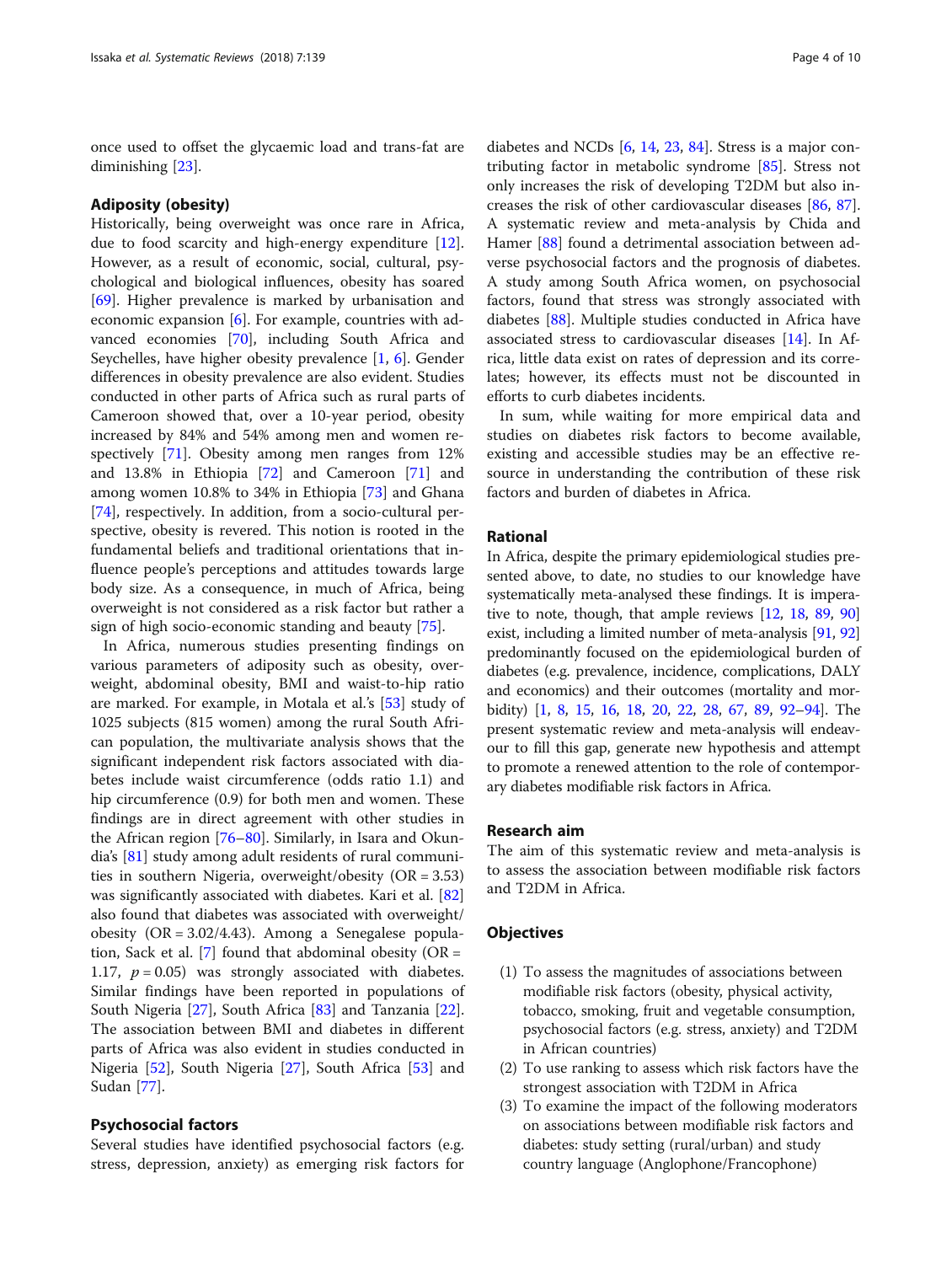# <span id="page-4-0"></span>Hypotheses

Guided by the findings of previous meta-analysis and systematic reviews, the hypotheses of this study include:

- (1) Studies on modifiable risk (obesity, BMI, physical inactivity, fruit and vegetable consumption) and their strength of associations with T2DM as an outcome will be limited.
- (2) Studies on tobacco consumption including smokeless tobacco and its association with T2DM will be the most limited.
- (3) Diabetes risk factors such as obesity and physical inactivity will be the major risk factors. Obesity will be most strongly associated with T2DM compared with other modifiable risk factors.
- (4) Moderators such as urban settings will have a significant influence on diabetes risk factors and T2DM.
- (5) Relationships between risk factors and T2DM may differ between Africa and developed countries.
- (6) The most important risk factor causing most burdens may differ between Africa and developed countries.

# Methods and design

#### Design

The study will comprise a systematic review and meta-analysis. The study will follow the reporting guidelines and criteria set in Preferred Reporting Items for Systematic Reviews and Meta-Analysis Protocols (PRISMA-P) (Table 1).

## Heterogeneity in measured outcomes

The literature from this area suggests that an amount of heterogeneity may exist, such as differences in methodological approaches making study comparison difficult, and some may lack clear case definitions, standard diagnostic criteria or control groups to evaluate potential study biases [\[6](#page-7-0)]. Most physical inactivity studies may use self-report questionnaires that are not validated [\[64,](#page-8-0) [95](#page-9-0)], while others may use locally validated self-reported questionnaires [[67](#page-8-0), [83](#page-9-0), [96](#page-9-0)]. As a result, variations of the effect in both primary and secondary outcomes are possible.

#### Primary outcomes

The study will provide a summary of pooled measure of association between one or more risk factors and T2DM and rank them accordingly.

#### Secondary outcome

The study will provide more reliable evidence in the understanding of the contemporary diabetes modifiable risk factor associations with T2DM in Africa.

#### Table 1 Inclusion and exclusion criteria

| Inclusion criteria                                                                                                                                                                                                                                                                                                                                                                                                                                                                                                                                                                                                                                                                                                                                                                                                                                                                                                                                                                                                                                                            | Exclusion criteria                                                                                                                                                                                                                                                                                                                                                                                                 |
|-------------------------------------------------------------------------------------------------------------------------------------------------------------------------------------------------------------------------------------------------------------------------------------------------------------------------------------------------------------------------------------------------------------------------------------------------------------------------------------------------------------------------------------------------------------------------------------------------------------------------------------------------------------------------------------------------------------------------------------------------------------------------------------------------------------------------------------------------------------------------------------------------------------------------------------------------------------------------------------------------------------------------------------------------------------------------------|--------------------------------------------------------------------------------------------------------------------------------------------------------------------------------------------------------------------------------------------------------------------------------------------------------------------------------------------------------------------------------------------------------------------|
| • Only empirical research from<br>published and grey literature that<br>have examined modifiable risk<br>factors with T2DM as an outcome<br>measure will be included in this<br>study.<br>• All studies published from 2000 to<br>16 November 2017 will be<br>included to coincide with the<br>Millennium Development Goals<br>(MDG) launch. Also, since the<br>WHO diagnostic criteria for<br>diabetes was widely accepted<br>from 1998 [18, 90] and revised in<br>1999, studies conducted earlier<br>may have used different criteria<br>for diabetes diagnosis [95].<br>• Only studies reporting<br>quantitative data will be included.<br>These may include cross-sectional,<br>cohort, longitudinal and case-<br>control studies.<br>• Studies will be included, if fasting<br>blood plasma (FPG) and oral<br>glucose tolerance test (OGTT)<br>were measured in accordance<br>with the WHO criteria [96].<br>• The most recent study from a<br>duplicate publication of the same<br>data will be considered.<br>• Only studies published in English<br>will be included. | • Studies with impaired glucose<br>tolerance (IGT) and impaired<br>fasting glucose (IFG) as outcome<br>measures will be excluded from<br>this study.<br>· Risk factor definitions that do not<br>correspond to the WHO criteria<br>will be excluded.<br>• Reviews, commentaries and<br>letters will be excluded.<br>• Studies that are rated as low<br>quality in the risk of bias<br>assessment will be excluded. |

# Database searches Health and biomedical

 CINAHL, MEDLINE, PsycINFO, Psychology and Behavioural Science, Global Health and Embase

#### Grey literature

- Dissertation of Thesis
- Conferences
- BIOSIS Previews, Embase, MEDLINE, CINAHL Plus, Grey Literature reports, PsycEXTRA, OpenGrey, WorldWideScience, World Health Organization
- International Diabetes Federation, African Journal Online, African Development Bank, UNICEF and USAID database

#### Multidisciplinary

• Scopus and Academic Onefile

#### Internet search engines

• Google, Google Scholar, research centres in Africa and university websites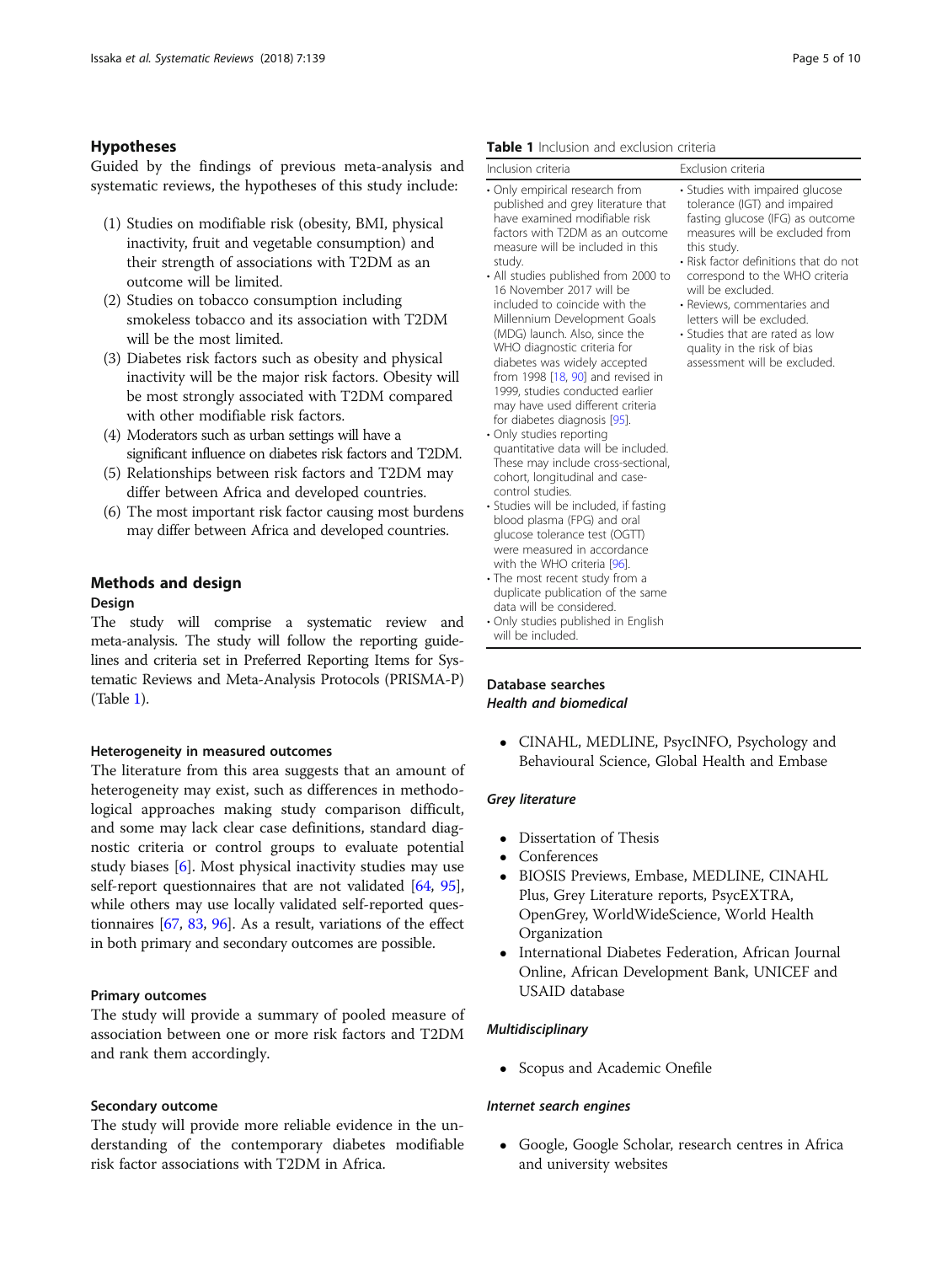Syntax of search terms and subject headings terminologies will be adapted according to the requirements of the individual databases (Additional file [1](#page-7-0)). According to chosen databases, all saved search strategies may be routinely run for any new studies that might be added.

# Statistical methods

#### Selection of studies

Final search results will be imported to Endnote X8 and duplicates will be deleted. For multiple studies using a single dataset, the most recent will be used. Titles and abstracts will undergo a first stage of screening by two reviewers. Full text of potentially eligible studies will be obtained and screened for final inclusion (please see Fig. [1\)](#page-6-0). Two independent reviewers will screen for eligibility and inclusion. A third independent author will be consulted to reach consensus, should any disagreement arise. At this third stage, reasons for exclusion studies will be well recorded.

# Data extraction, coding and management

Two reviewers will extract data directly from included studies into a Microsoft Excel spreadsheet. Any inconsistencies will be resolved by consensus and, if necessary, a third reviewer will be consulted. Extracted data will include authors, year of publication, type of publication, response rates for both published and unpublished studies, study years and study design and risk factors (obesity, BMI, physical inactivity, fruit and vegetable consumption, urban, rural, age and psychosocial factors) with T2DM as an outcome measure. Others include study location (country/nation) and sample size, odds ratio (OR), confidence interval (CI), mean and standard deviation (SD).

# Study quality and critical appraisal Quality assessment

PRISMA, Critical Appraisal Skills Programme (CASP) [[97\]](#page-9-0) and Newcastle-Ottawa Scale (NOS) [[98\]](#page-9-0) will be used to determine for study quality using tools tailored to each study design. Figure [1](#page-6-0) depicts the PRISMA flow chart.

#### Data analysis

All included studies will be summarised descriptively before carrying out statistical analyses with Comprehensive Meta-Analysis (CMA) version 2 software. The analysis will synthesise the evidence to provide a summary of pooled measure of association between one or more risk factors and T2DM. The available measure of association will determine the method of collapsing and the metric that best fits. Thus, if correlation coefficients are used, other statistical measures will be converted to correlation coefficients and unadjusted odds ratios converted

to correlation coefficients. Statistical measures of association between risk factors and T2DM may include regression coefficients with SD, OR, and dichotomous measures such as the  $\chi^2$  test. Additionally, CMA software will be used to convert standardised means. We will also report two-tailed 95% CI,  $p$  values and ORs or SDs, then use Cohen's 'd' to calculate the effect sizes for each risk factor. Both bivariate and multivariate associations between risk factors and T2DM will be retained; however, only bivariate associations will be used in the meta-analysis, given the challenges to meta-analysing adjusted data [\[99](#page-9-0)]. Associations from multivariate analyses will be discussed in-text and possibly synthesised using vote-counting methods (see [[100](#page-9-0)]).

Longitudinal data will be included if data are reported for multiple time points. If all included studies focus on T2DM as an outcome, heterogeneity of the effect sizes will then be assessed using the Q and  $I^2$  statistics [[101](#page-9-0)]. To account for the variations in the sample sizes, the CMA will be employed to calculate the weighted effect sizes [[102](#page-9-0)], i.e. ensuring that more weights are given to the effects from larger samples. Considering the purpose of the review is to generalise our findings, mixed effects model will be used.

The mixed effect models will be used for moderator analysis [\[103\]](#page-9-0) as a more conservative approach to enable the testing of differences between different moderator levels (e.g. [[102](#page-9-0)]). This model will ensure that differences in study characteristics such as study designs, risk of bias/study quality, and length of follow-up are well tested. In the case where included studies report effect size disaggregation, moderation analysis will be performed on methodological variables based on the study characteristics such as location (urban and rural) and regions (Anglophone and Francophone). The moderation analysis will also be used to compare associations from multiple time (longitudinal data) and single time points (cross-sectional data) as well as for different risk factors and rank them accordingly.

#### Bias/quality assessment

Publication bias will be assessed through the steps outlined below.

For studies that focus on similar outcomes, heterogeneity of effect size among studies will be assessed using Q and  $I^2$  statistics [\[101](#page-9-0), [104\]](#page-9-0). Due to the anticipated heterogeneity described under the section titled '[Heterogeneity in measured outcomes](#page-4-0)', we can tentatively assign a moderate  $I^2$  statistics of above 50% cut-off heterogeneity.

(1) If more than ten studies report the same risk factors, the symmetry of outcomes funnel plots will be assessed.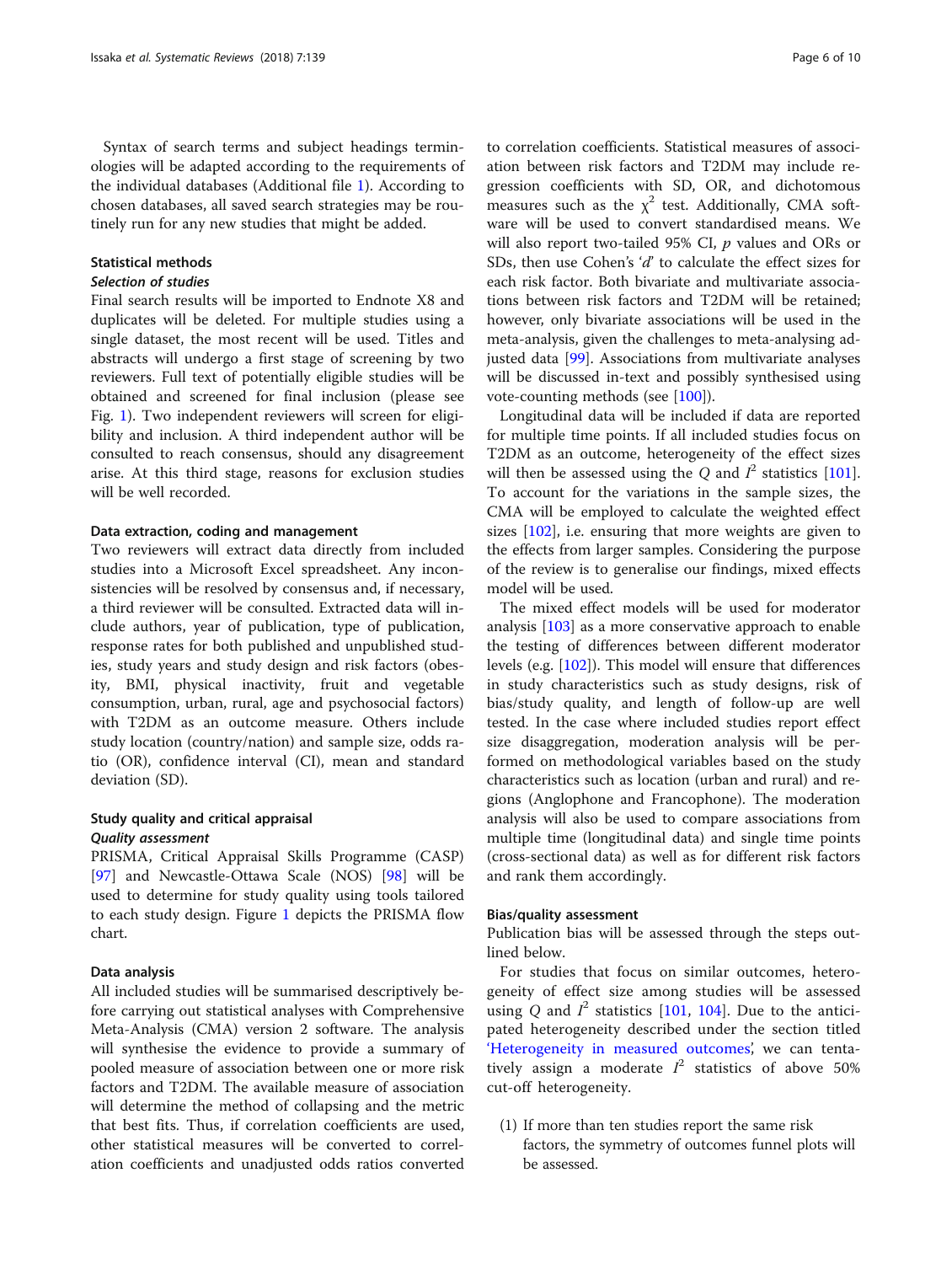<span id="page-6-0"></span>

- (2) Egger's weighted regression method will be used [[98](#page-9-0)].
- (3) A failsafe number will be calculated to estimate the number of unlocated studies with an average zero effect size required to significantly change the results.

# Dealing with missing data

If we find that studies have not reported study designs, methods, risk factors or outcomes, corresponding authors will be contacted via email. If no further detail can be obtained, it will be narrated descriptively and identified as a study limitation.

# **Discussion**

This study aims to add to the extant literature by synthesising the evidence on the association between modifiable risk factors and T2DM in Africa and to provide a reliable evidence base for policy makers and future research.

# Strength and limitations of the review

This is the first known systematic review and meta-analysis of associations between TD2M and modifiable risk factors in Africa. The strengths of this study include stringent and strong adherence to the process of conducting systematic review and meta-analyses and quantitative research rigour, for example, stringent adherence to the PRISMA checklist, including a transparent approach to searching, screening, reviewing, selecting studies and data extraction [\[105](#page-9-0)]. The study will ensure that the search area and inclusion criteria are sufficiently complete to encompass a wide range of diabetes modifiable risk factors exposure measures and T2DM. Although we will attempt to locate as many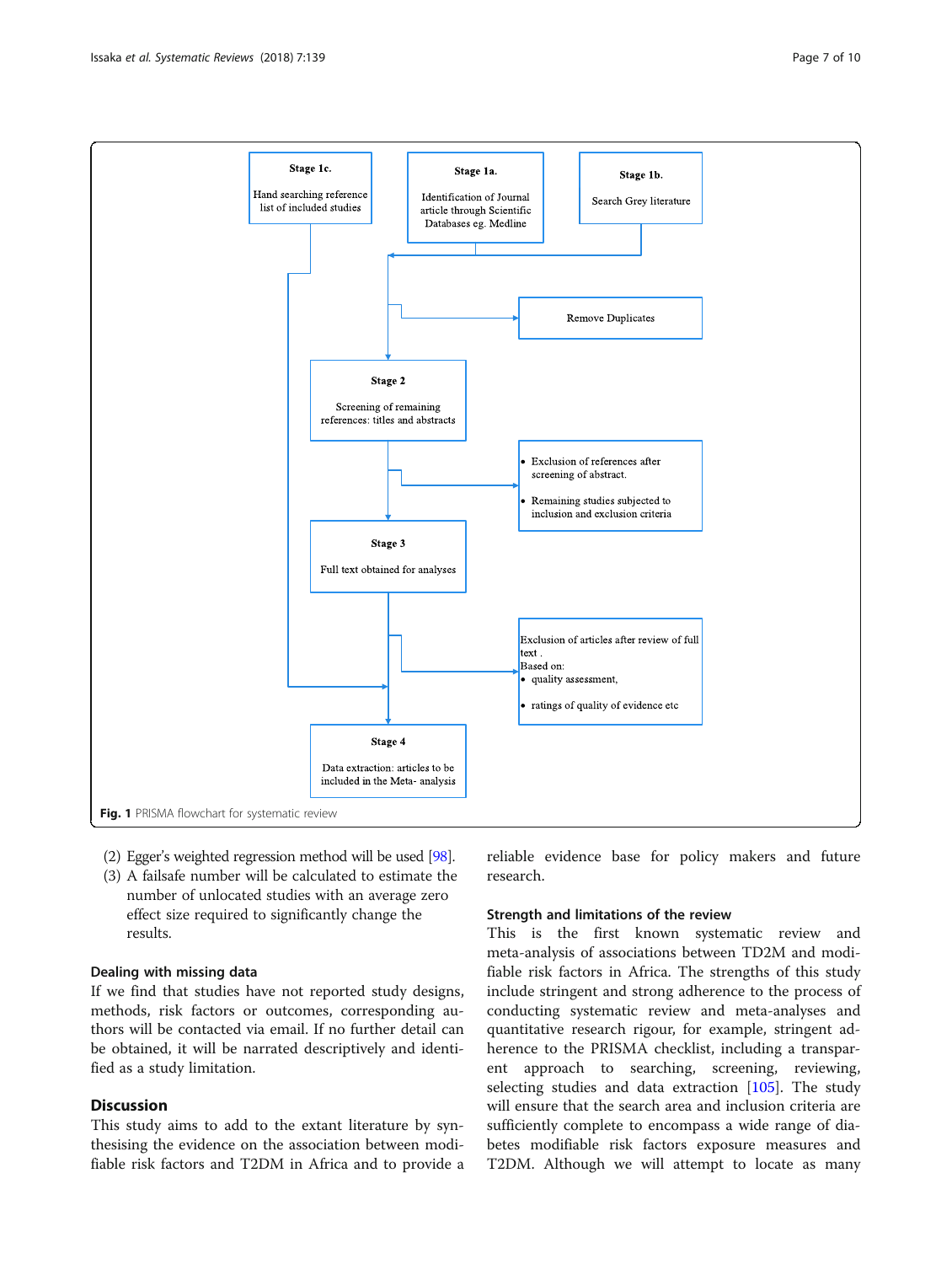<span id="page-7-0"></span>unpublished studies as possible, the findings may be susceptible to selective reporting. Furthermore, the fact that only studies published in English language will be included may constitute a limitation.

#### Dissemination plans

This systematic review and meta-analysis will form a part of the primary author's PhD thesis. The findings will be disseminated through publications in peer-reviewed journals, conferences and presentations.

#### Study registration

This systematic review and meta-analysis has been registered with PROSPERO—the International Prospective Register of Systematic Reviews, registration number: CRD42016043027.

# Additional file

[Additional file 1:](https://doi.org/10.1186/s13643-018-0801-y) Search terms and strategy. (DOCX 19 kb)

#### Abbreviations

BMI: Body mass index; CASP: Critical Appraisal Skills Programme; CI: Confidence interval; CMA: Comprehensive Meta-Analysis; DALY: Disabilityadjusted life years; IDF: International Diabetes Federation; NCD: Noncommunicable disease; NOS: Newcastle-Ottawa Scale; OR: Odds ratio; PRISMA-P: Preferred Reporting Items for Systematic Reviews and Meta-Analysis Protocols; PROSPERO: International Prospective Register of Systematic Reviews; SD: Standard deviation; SSA: Sub-Saharan Africa; T2DM: Type 2 diabetes mellitus; WHO: World Health Organization

#### Acknowledgements

We acknowledge the Australian government for funding this study through the Australian Postgraduate Award scheme.

#### Funding

This systematic review and meta-analysis protocol was funded by the Australian Postgraduate Award scholarship.

#### Authors' contributions

AI conceived the original research idea. YP oversaw the development of the first draft through meetings. YP and CS both contributed to the revision of subsequent drafts of the protocol. All authors read and approved the final manuscript.

#### Ethics approval and consent to participate

Not applicable.

#### Consent for publication

Not applicable.

#### Competing interests

The authors declare that they have no competing interests.

## Publisher's Note

Springer Nature remains neutral with regard to jurisdictional claims in published maps and institutional affiliations.

#### Author details

<sup>1</sup>School of Health and Social Development, Faculty of Health, Deakin University, 221 Burwood Highway, Burwood, Victoria 3125, Australia. <sup>2</sup>Alfred Deakin Institute, Faculty of Arts and Education, Deakin University, 221 Burwood Highway, Burwood, Victoria 3125, Australia.

Received: 12 October 2017 Accepted: 27 August 2018 Published online: 12 September 2018

#### References

- 1. Renzaho AMN. The post-2015 development agenda for diabetes in Sub-Saharan Africa: challenges and future directions. Glob Health Action. 2015;8:–27600.
- 2. Romdhane HB, Ali SB, Aissi W, Traissac P, Aounallah-Skhiri H, Bougatef S, Maire B, Delpeuch F, Achour N. Prevalence of diabetes in Northern African countries: the case of Tunisia. BMC Public Health. 2014;14:86.
- 3. IDF Diabetes Atlas: International Diabetes Federation, Brussels, 2017. Available from: <http://diabetesatlas.org/resources/2017-atlas.html>. Accessed: 7 Feb 2018.
- 4. Kirigia JM, Sambo HB, Sambo LG, Barry SP. Economic burden of diabetes mellitus in the WHO African region. BMC Int Health Hum Rights. 2009;9:1–12.
- 5. Olokoba AB, Obateru OA, Olokoba LB. Type 2 diabetes mellitus: a review of current trends. Oman Medical Journal. 2012;27:269–73.
- 6. Peer N, Kengne A-P, Motala AA, Mbanya JC. Diabetes in the Africa region: an update. Diabetes Res Clin Pract. 2014;103:197–205.
- 7. Seck SM, Dia DG, Doupa D, Diop-Dia A, Thiam I, Ndong M, Gueye L. Diabetes burden in urban and rural Senegalese populations: a crosssectional study in 2012. Int J Endocrinol. 2015;2015:1–6.
- 8. Kengne AP, Echouffo-Tcheugui J-B, Sobngwi E, Mbanya J-C. New insights on diabetes mellitus and obesity in Africa-part 1: prevalence, pathogenesis and comorbidities. Heart. 2013;99:979–83.
- 9. Lozano R, Naghavi M, Foreman K, Lim S, Shibuya K, Aboyans V, Abraham J, Adair T, Aggarwal R, Ahn SY. Global and regional mortality from 235 causes of death for 20 age groups in 1990 and 2010: a systematic analysis for the global burden of disease study 2010. Lancet. 2013;380:2095–128.
- 10. Murray CJ, Vos T, Lozano R, Naghavi M, Flaxman AD, Michaud C, Ezzati M, Shibuya K, Salomon JA, Abdalla S. Disability-adjusted life years (DALYs) for 291 diseases and injuries in 21 regions, 1990–2010: a systematic analysis for the global burden of disease study 2010. Lancet. 2013;380:2197–223.
- 11. Murray CJ, Lopez AD. Mortality by cause for eight regions of the world: global burden of disease study. Lancet. 1997;349:1269–76.
- 12. Kengne AP, Amoah AG, Mbanya J-C. Cardiovascular complications of diabetes mellitus in Sub-Saharan Africa. Circulation. 2005;112:3592–601.
- 13. Yach D, Hawkes C, Gould CL, Hofman KJ. The global burden of chronic diseases: overcoming impediments to prevention and control. Jama. 2004;291:2616–22.
- 14. BeLue R, Okoror TA, Iwelunmor J, Taylor KD, Degboe AN, Agyemang C, Ogedegbe G. An overview of cardiovascular risk factor burden in Sub-Saharan African countries: a socio-cultural perspective. Glob Health. 2009;5:10.
- 15. Hall V, Thomsen RW, Henriksen O, Lohse N. Diabetes in Sub-Saharan Africa 1999-2011: epidemiology and public health implications. A systematic review. BMC Public Health. 2011;11:564.
- 16. Tuei VC, Maiyoh GK, Ha CE. Type 2 diabetes mellitus and obesity in sub-Saharan Africa. Diabetes Metab Res Rev. 2010;26:433–45.
- 17. Beaglehole R, Bonita R, Horton R, Adams C, Alleyne G, Asaria P, Baugh V, Bekedam H, Billo N, Casswell S. Priority actions for the non-communicable disease crisis. Lancet. 2011;377:1438–47.
- 18. Werfalli M, Engel ME, Musekiwa A, Kengne AP, Levitt NS. The prevalence of type 2 diabetes among older people in Africa: a systematic review. Lancet Diabetes Endocrinol. 2016;4:72–84.
- 19. Sobngwi E, Mauvais-Jarvis F, Vexiau P, Mbanya J, Gautier J. Diabetes in Africans. Part 1: epidemiology and clinical specificities. Diabetes Metab. 2001;27:628–34.
- 20. Motala AA. Diabetes trends in Africa. Diabetes Metab Res Rev. 2002;18:S14–20.
- 21. Unwin N, Setel P, Rashid S, Mugusi F, Mbanya J-C, Kitange H, Hayes L, Edwards R, Aspray T, Alberti K. Noncommunicable diseases in Sub-Saharan Africa: where do they feature in the health research agenda? Bull World Health Organ. 2001;79:947–53.
- 22. Levitt NS. Diabetes in Africa: epidemiology, management and healthcare challenges. Heart. 2008;94:1376–82.
- 23. Hu FB. Globalization of diabetes the role of diet, lifestyle, and genes. Diabetes Care. 2011;34:1249–57.
- 24. Popkin BM, Horton S, Kim S, Mahal A, Shuigao J. Trends in diet, nutritional status, and diet-related noncommunicable diseases in China and India: the economic costs of the nutrition transition. Nutr Rev. 2001;59:379–90.
- 25. de Munter JS, Hu FB, Spiegelman D, Franz M, van Dam RM. Whole grain, bran, and germ intake and risk of type 2 diabetes: a prospective cohort study and systematic review. PLoS Med. 2007;4:e261.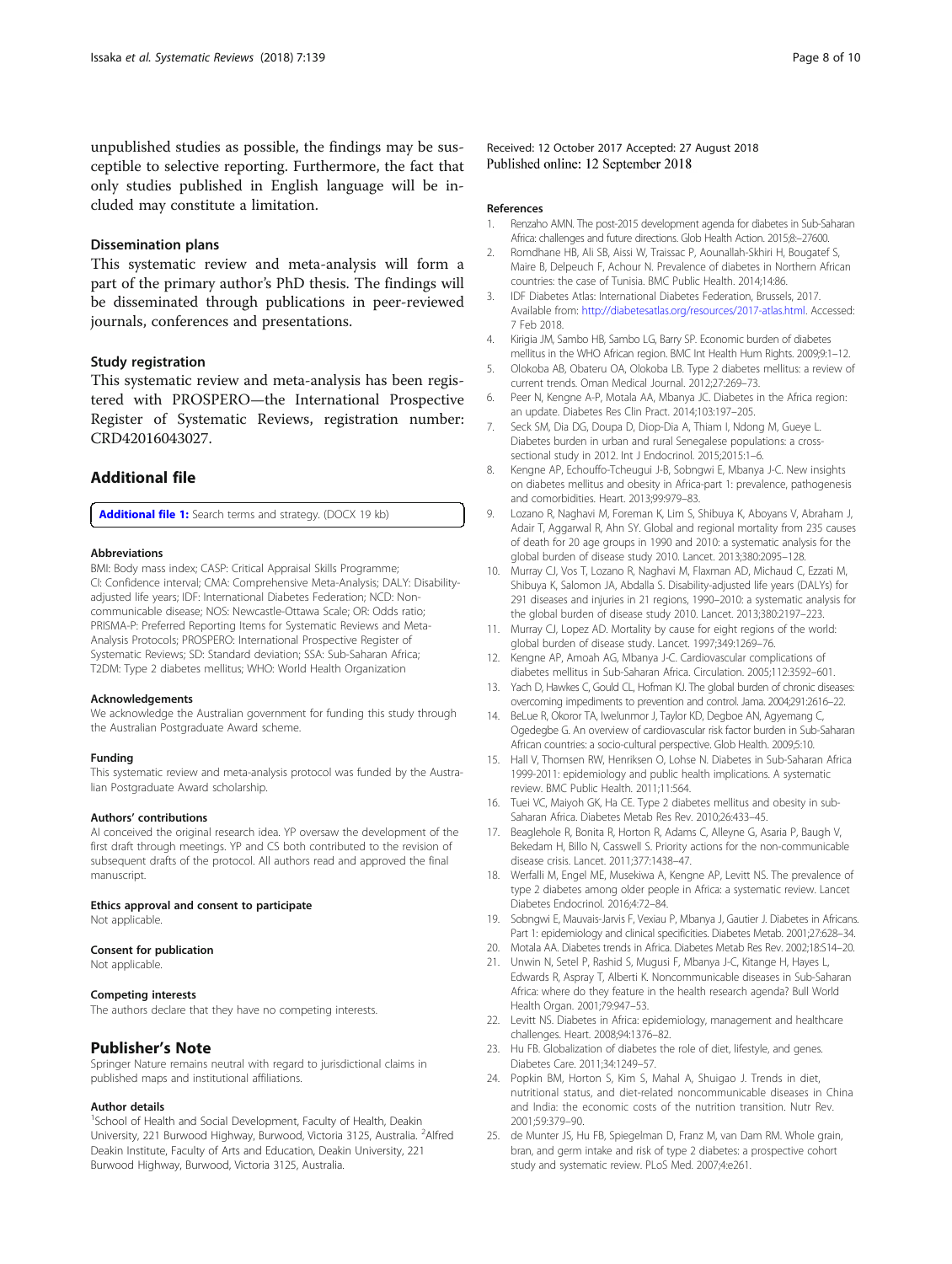- <span id="page-8-0"></span>26. Frank LK, Kröger J, Schulze MB, Bedu-Addo G, Mockenhaupt FP, Danquah I. Dietary patterns in urban Ghana and risk of type 2 diabetes. Br J Nutr. 2014; 112:89–98.
- 27. Ekpenyong C, Udokang N, Akpan E, Samson T. Double burden, noncommunicable diseases and risk factors evaluation in Sub-Saharan Africa: the Nigerian experience. Eur J Sustainable Dev. 2012;1:249.
- 28. Hegazi R, El-Gamal M, Abdel-Hady N, Hamdy O. Epidemiology of and risk factors for type 2 diabetes in Egypt. Ann Global Health. 2015;81:814–20.
- 29. Hu FB, Manson JE, Stampfer MJ, Colditz G, Liu S, Solomon CG, Willett WC. Diet, lifestyle, and the risk of type 2 diabetes mellitus in women. N Engl J Med. 2001;345:790–7.
- 30. Maiyaki MB, Garbati MA. The burden of non-communicable diseases in Nigeria; in the context of globalization. Ann Afr Med. 2014;13:1–10.
- 31. Pitcher A. Lions, tigers, and emerging markets: Africa's development dilemmas. Current History. 2012;111:163.
- 32. Wojcicki JM, Heyman MB. Malnutrition and the role of the soft drink industry in improving child health in Sub-Saharan Africa. Pediatrics. 2010; 126:e1617–21.
- 33. Basu S, McKee M, Galea G, Stuckler D. Relationship of soft drink consumption to global overweight, obesity, and diabetes: a cross-national analysis of 75 countries. Am J Public Health. 2013;103:2071–7.
- 34. Peer N, Steyn K, Lombard C, Lambert EV, Vythilingum B, Levitt NS. Rising diabetes prevalence among urban-dwelling black South Africans. PLoS One. 2012;7:e43336.
- Rasmussen M, Krølner R, Klepp K-I, Lytle L, Brug J, Bere E, Due P. Determinants of fruit and vegetable consumption among children and adolescents: a review of the literature. Part I: quantitative studies. Int J Behav Nutr Phys Act. 2006;3:1.
- 36. Shimokata H, Muller DC, Andres R. Studies in the distribution of body fat: III. Effects of cigarette smoking. Jama. 1989;261:1169–73.
- 37. Barrett-Connor E, Khaw K-T. Cigarette smoking and increased central adiposity. Ann Intern Med. 1989;111:783–7.
- 38. Melikian AA, Hoffmann D. Smokeless tobacco: a gateway to smoking or a way away from smoking. Biomarkers. 2009;14:85–9.
- 39. World Health Organization: WHO report on global tobacco epidermic, 2011. Apendix VIII - Table Crude smokless tobacco prevalence in WHO memeber states. Geneva- Tabble 8.2: World Health organization: 2011. [http://www.](http://www.who.int/tobacco/global_report/2011/en_tfi_global_report_2011_appendix_VIII_table_2.pdf) [who.int/tobacco/global\\_report/2011/en\\_tfi\\_global\\_report\\_2011\\_appendix\\_](http://www.who.int/tobacco/global_report/2011/en_tfi_global_report_2011_appendix_VIII_table_2.pdf) [VIII\\_table\\_2.pdf](http://www.who.int/tobacco/global_report/2011/en_tfi_global_report_2011_appendix_VIII_table_2.pdf). Accessed 21 March 2017.
- 40. Pampel F. Tobacco use in sub-Sahara Africa: estimates from the demographic health surveys. Soc Sci Med. 2008;66:1772–83.
- 41. Willi C, Bodenmann P, Ghali WA, Faris PD, Cornuz J. Active smoking and the risk of type 2 diabetes: a systematic review and meta-analysis. Jama. 2007; 298:2654–64.
- 42. World Health Organization. WHO report on the global tobacco epidemic, 2013: enforcing bans on tobacco advertising, promotion and sponsorship. Geneva: World Health Organization; 2013.
- 43. National Cancer Institute and Centers for Disease Control and Prevention. Smokeless Tobacco and Public Health: A Global Perspective. Bethesda: Department of Health and Human Services, Centers for Disease Control and Prevention and National Institutes of Health, National Cancer Institute. NIH Publication No. 14-7983; 2014. Available from: [https://cancercontrol.cancer.](https://cancercontrol.cancer.gov/brp/tcrb/globalrspective/SmokelessTobaccoAndPublicHealth.pdf) [gov/brp/tcrb/globalrspective/SmokelessTobaccoAndPublicHealth.pdf.](https://cancercontrol.cancer.gov/brp/tcrb/globalrspective/SmokelessTobaccoAndPublicHealth.pdf) Accessed: 7 Feb 2018.
- 44. Townsend L, Flisher AJ, Gilreath T, King G. A systematic literature review of tobacco use among adults 15 years and older in Sub-Saharan Africa. Drug Alcohol Depend. 2006;84:14–27.
- 45. Jha P, Ranson MK, Nguyen SN, Yach D. Estimates of global and regional smoking prevalence in 1995, by age and sex. Am J Public Health. 2002;92: 1002–6.
- 46. Sreeramareddy CT, Pradhan PM, Sin S. Prevalence, distribution, and social determinants of tobacco use in 30 Sub-Saharan African countries. BMC Med. 2014;12:243.
- 47. Bissessur S, Naidoo S. Areca nut and tobacco chewing habits in Durban, KwaZulu Natal. SADJ. 2009;64:460–3.
- 48. Howard AA, Arnsten JH, Gourevitch MN. Effect of alcohol consumption on diabetes mellitus: a systematic review. Ann Intern Med. 2004;140:211–9.
- 49. Puepet F, Ohwovoriole A. Prevalence of risk factors for diabetes mellitus in a non-diabetic population in Jos, Nigeria. Niger J Med. 2008;17:71–4.
- 50. Christensen DL, Friis H, Mwaniki D, Kilonzo B, Tetens I, Boit M, Omondi B, Kaduka L, Borch-Johnsen K. Prevalence of glucose intolerance and

associated risk factors in rural and urban populations of different ethnic groups in Kenya. Diabetes Res Clin Pract. 2009;84:303–10.

- 51. Motala AA, Esterhuizen T, Gouws E, Pirie FJ, Omar MA. Diabetes and other disorders of glycemia in a rural South African community prevalence and associated risk factors. Diabetes Care. 2008;31:1783–8.
- 52. Nyenwe EA, Odia OJ, Ihekwaba AE, Ojule A, Babatunde S. Type 2 diabetes in adult Nigerians: a study of its prevalence and risk factors in Port Harcourt, Nigeria. Diabetes Res Clin Pract. 2003;62:177–85.
- 53. Motala AA, Esterhuizen T, Gouws E, Pirie FJ, Omar MA. Diabetes and other disorders of glycemia in a rural South African community. Diabetes Care. 2008;31:1783–8.
- 54. Christensen DL. Glucose intolerance in relation to body composition, physical activity and other predictors among the Luo, Kamba and Maasai of Kenya [PhD Thesis]. Copenhagen: University of Copenhagen, 2009.
- 55. Etukumana EA, Puepet FH, Obadofin MO. Risk factors for diabetes mellitus among rural adults in Nigeria. Nig J Med. 2014;23:213–9.
- 56. Mayige M, Kagaruki G, Ramaiya K, Swai A. Non communicable diseases in Tanzania: a call for urgent action. Tanzania J Health Res.2012;14:1–12.
- 57. Parry CD, Myers B, Morojele NK, Flisher AJ, Bhana A, Donson H, Plüddemann A. Trends in adolescent alcohol and other drug use: findings from three sentinel sites in South Africa (1997–2001). J Adolesc. 2004;27:429–40.
- 58. Obot IS. Alcohol use and related problems in Sub-Saharan Africa. Afr J Drug Alcohol Stud. 2006;5:17–26.
- 59. Obot IS. The measurement of drinking patterns and alcohol problems in Nigeria. J Subst Abus. 2000;12:169–81.
- 60. Parry CD, Patra J, Rehm J. Alcohol consumption and non-communicable diseases: epidemiology and policy implications. Addiction. 2011;106:1718–24.
- 61. World Health Organization (WHO). Global recommendations on physical activity for health. 2010.[http://apps.who.int/iris/bitstream/handle/10665/](http://apps.who.int/iris/bitstream/handle/10665/44399/9789241599979_eng.pdf?sequence=1) [44399/9789241599979\\_eng.pdf?sequence=1.](http://apps.who.int/iris/bitstream/handle/10665/44399/9789241599979_eng.pdf?sequence=1) Accessed 5 Sept 2018.
- 62. Assah FK. Physical activity, cardiorespiratory fitness and metabolic health in Cameroon. PhD Thesis, University of Cambridge. 2010.
- 63. Niakara A, Fournet F, Gary J, Harang M, Nébié LV, Salem G. Hypertension, urbanization, social and spatial disparities: a cross-sectional populationbased survey in a West African urban environment (Ouagadougou, Burkina Faso). Trans R Soc Trop Med Hyg. 2007;101:1136–42.
- 64. Sobngwi E, Mbanya J-C, Unwin NC, Porcher R, Kengne A-P, Fezeu L, Minkoulou EM, Tournoux C, Gautier J-F, Aspray TJ. Exposure over the life course to an urban environment and its relation with obesity, diabetes, and hypertension in rural and urban Cameroon. Int J Epidemiol. 2004;33:769–76.
- 65. Malan L, Malan NT, Wissing MP, Seedat YK. Coping with urbanization: a cardiometabolic risk?: the THUSA study. Biol Psychol. 2008;79:323–8.
- 66. Kaufman JS, Owoaje EE, James SA, Rotimi CN, Cooper RS. Determinants of hypertension in West Africa: contribution of anthropometric and dietary factors to urban-rural and socioeconomic gradients. Am J Epidemiol. 1996; 143:1203–18.
- 67. Mbanya JCN, Motala AA, Sobngwi E, Assah FK, Enoru ST. Diabetes in Sub-Saharan Africa. Lancet. 2010;375:2254–66.
- 68. Pittas AG, Dawson-Hughes B, Li T, Van Dam RM, Willett WC, Manson JE, Hu FB. Vitamin D and calcium intake in relation to type 2 diabetes in women. Diabetes Care. 2006;29:650–6.
- 69. Peer N, Steyn K, Lombard C, Gwebushe N, Levitt N. A high burden of hypertension in the urban black population of Cape Town: the cardiovascular risk in black South Africans (CRIBSA) study. PLoS One. 2013;8:e78567.
- 70. Assah FK, Ekelund U, Brage S, Corder K, Wright A, Mbanya JC, Wareham NJ. Predicting physical activity energy expenditure using accelerometry in adults from Sub-Sahara Africa. Obesity. 2009;17:1588–95.
- 71. Fezeu LK, Assah FK, Balkau B, Mbanya DS, Kengne AP, Awah PK, Mbanya JCN. Ten-year changes in central obesity and BMI in rural and urban Cameroon. Obesity. 2008;16:1144–7.
- 72. Tesfaye F, Byass P, Wall S. Population based prevalence of high blood pressure among adults in Addis Ababa: uncovering a silent epidemic. BMC Cardiovasc Disord. 2009;9:39.
- 73. Longo-Mbenza B, Mambune H, Kasiam J, Vita E, Fuele S, Nsenga J, Mabwa L, Nzuzi V. Relationship between waist circumference and cholesterol in Central Africans with congestive heart failure. West Afr J Med. 2006;26:183–90.
- 74. Hill AG, Darko R, Seffah J, Adanu RM, Anarfi JK, Duda RB. Health of urban Ghanaian women as identified by the Women's Health Study of Accra. Int J Gynecol Obstet. 2007;99:150–6.
- 75. Steyn NP, McHiza ZJ. Obesity and the nutrition transition in Sub-Saharan Africa. Ann N Y Acad Sci. 2014;1311:88–101.